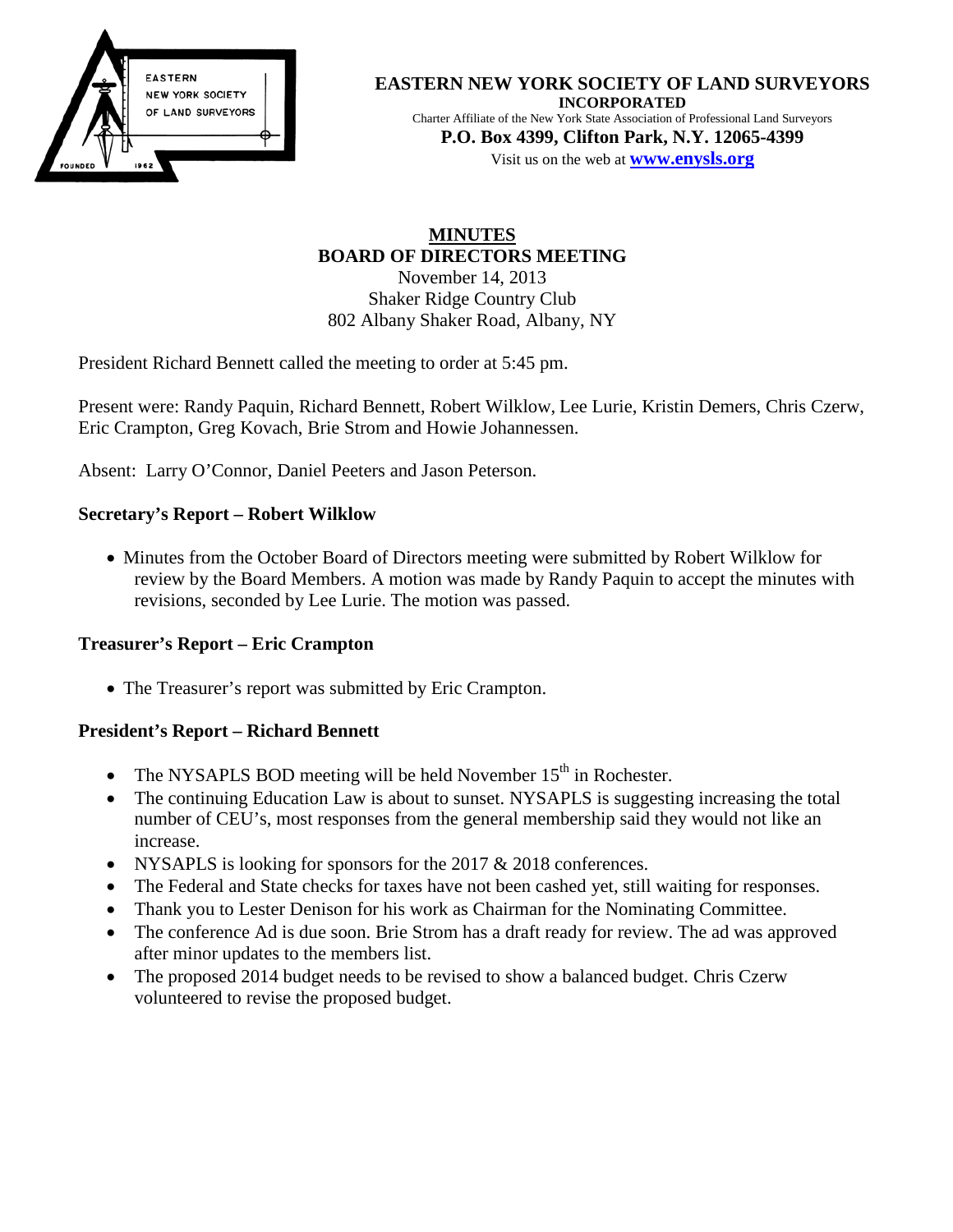### **Executive Vice President's Report – Kristin Demers**

• Reported that she received an email from Scott Allen, from Northern Regional, thanking Eastern for their donation to the Creighton Fee Plaque.

## **Vice President's Report – Randy Paquin**

• No report.

# **STANDING COMMITTEES:**

Constitution & By-laws: Larry O'Connor, Bill Schraa, Randy Paquin:

• NYSAPLS had a question about Eastern's membership fee schedule, is there a provision for an affiliate member?

Continuing Education: Jody Lounsbury, Chuck Lent, Eric Crampton: nothing to report

Ethics: Jim Vianna, Larry O'Connor, Jeff Ostertag, Kevin Rounds: nothing to report

Finance: Carl Rigdon, Bill Darling, Chris Czerw: The 2014 budget was submitted for review.

Legislative: Larry O'Connor: nothing to report

- Program: Randy Paquin, Charles Hartnett, Gary Michell:
	- January General membership meeting will be January 9, 2014 at a location to be determined. Discussed the possibility of having an open discussion/workshop instead of having a speaker.

Public Relations: Jody Lounsbury: nothing to report

Scholastic Development: Kristin Demers, Randy Paquin: Reported receiving 6 applications for the scholarships, 1 from Alfred, 2 from Paul Smith's and 3 from Ranger School.

Business Practice & Technical Information: Chris Czerw: nothing to report

Membership: Robert Wilklow, Steve Dickson: nothing to report.

Website: Richard Bennett: nothing to report

# **TEMPORARY COMMITTEES**

Old Business:

- Long Island Surveyors still have the tallest tree challenge.
- Jim Allen and Rich Bennett are trying to setup a meeting with The New Netherlands Institute, to see what help they may need in translating some of the Old Dutch maps.

 **Vice-President: Randy Paquin Richard Bennett 2014 Daniel Peeters 2015 Brie Strom 2016 New Business:** none  **Treasurer: Eric Crampton Past President: C. Howard Johannessen** 

**Temporarily adjourned at 6:50 pm.**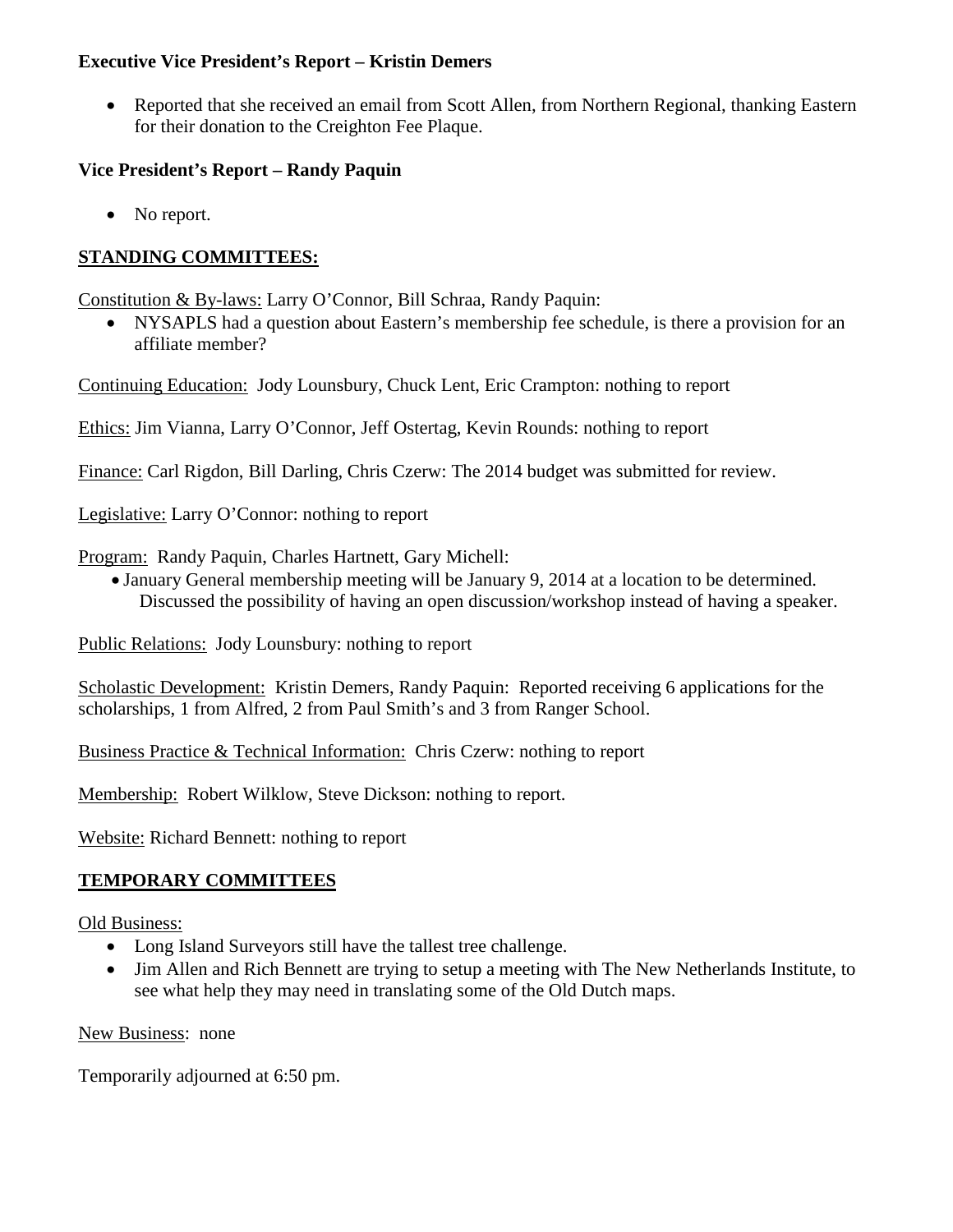### **GENERAL MEMBERSHIP MEETING**

President Richard Bennett called the meeting to order at 7:45 pm.

Annual Elections: Nominations were opened to the floor. No nominations. A motion to close nominations by Randy Paquin second by Robert Wilklow, approved.

Thanks to the nominating committee, Lester Denison, for this year's candidates. Les and Chris Czerw adjourned to count the ballots.

President Richard Bennett announced to the General Membership about the continuing Education Law is about to sunset and NYSAPLS proposal to increase the number of CEU's and opened to the floor for discussion. The majority of people in attendance were opposed to the increase. Rich also announced that NYSAPLS is looking for sponsors for the 2017 & 2018 conferences.

Election Results: Senior Members: Randy Paquin, Robert Wilklow and Ralph Hill Associate Member: Lee Lurie The changes to the bylaws and constitution were also approved.

Jim Vianna began a power point presentation on the Surveyors Rendezvous Historical Society that he attended in Philadelphia. The topic covered was establishing the Mason Dixon line. Jim discussed how the program was setup with class discussion as well as hands on retracement and interaction. Jim asked the membership if they would be interested in the program coming to New York and that the Society had openings in 2016 and 2017 and needed a preliminary proposal by March 2014.

The Board of Directors adjourned to vote for officers for 2014.

Nominations by Rich Bennett seconded by Howie Johannessen: President Kristin Demers Executive Vice President Randy Paquin Vice President Brie Strom Treasurer Eric Crampton Secretary Robert Wilklow

Motion for the secretary to cast one ballot for each position. Approved

Rich announced the new Officers to the membership and requested a chairperson for the program committee.

Old Business – none

**Press –none 2014 Lawrence O'Connorm <b>2014 Exampte 2014 Exampte 2016**